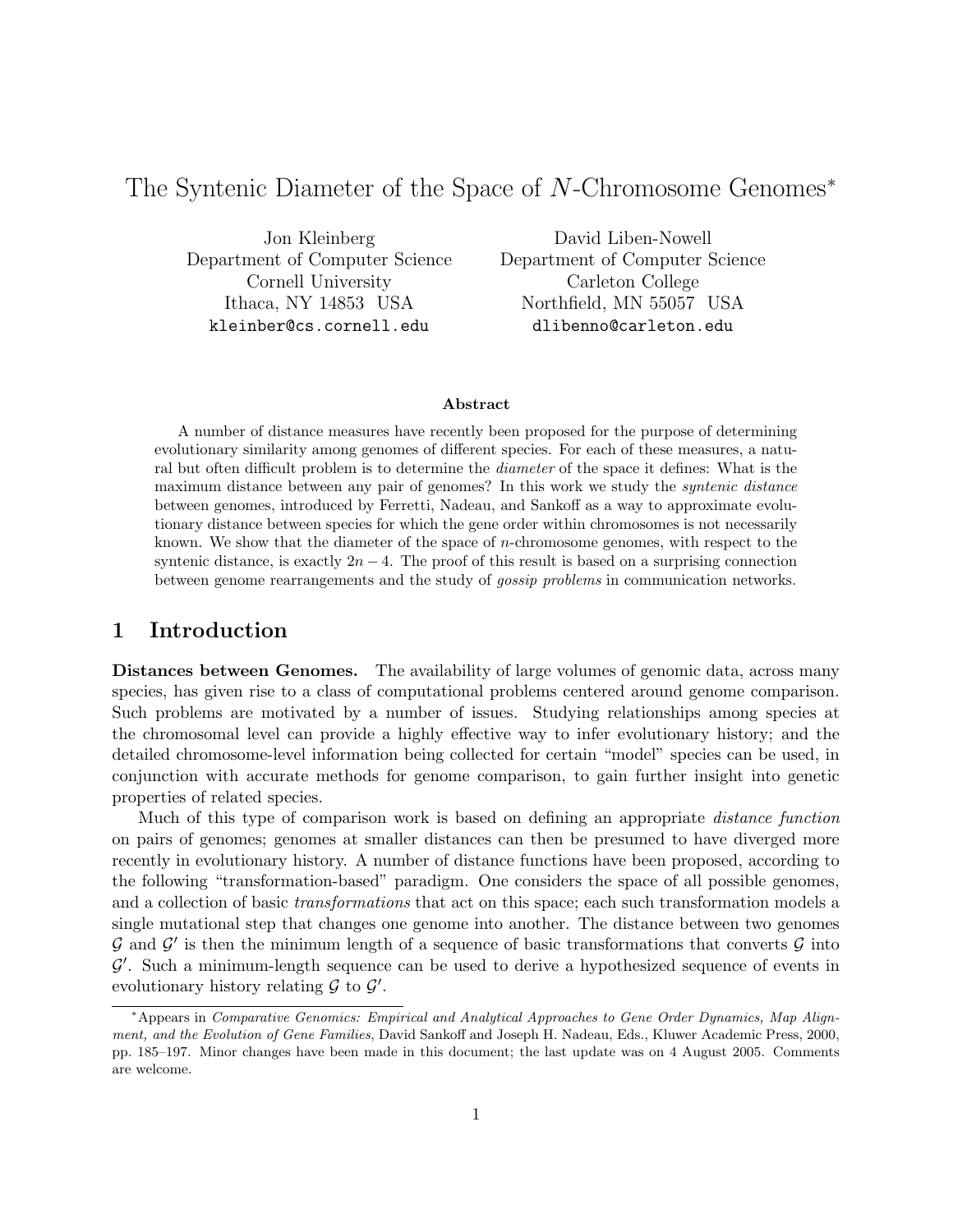This notion can be seen in the formulation of biological sequence alignment (see e.g. [13, 27]); here, the similarity between two strings is defined based on their *edit distance*, the minimum (weighted) number of insertions, deletions, and substitutions needed to convert one string into the other. However, evolution at the full genome level involves not just insertions and deletions of material; the rearrangement of genes in the linear order of a chromosome is a crucial type of mutation, as is the *exchange* of genes between different chromosomes through mechanisms such as reciprocal translocation. These large-scale chromosomal events are rare, but they play a significant role in our reconstruction of evolutionary history among distantly related species [21, 28].

Consequently, beginning with research of Sankoff and his co-workers [23, 24], a number of genome distance functions have been studied in which the basic transformations involve global rearrangements of genes. (See also the survey by Pevzner and Waterman [22].) These functions have provided good approximations to the extent of evolutionary divergence between species, but they have also proved much harder to compute than the basic edit distance—indeed, many have been shown to be NP-complete. As a result, research on this subject has focused on heuristics and approximation algorithms with provable guarantees, as well as combinatorial investigations aimed at gaining more insight into the properties and structure of these distance functions.

Diameter Problems. One of the most basic structural questions associated with any of these distance functions is the *diameter problem*: what is the maximum distance between any pair of genomes? A recurring phenomenon—connected closely with the computational intractability of these functions—is that the associated diameter problems have turned out to be very difficult to resolve, and opened connections with extremal graph theory and combinatorial group theory.

Diameter problems were investigated first for transformation-based distance functions defined on single-chromosome genomes. The most common abstract model here is to consider species with a fixed set of genes labeled  $1, 2, 3, \ldots, N$ ; thus, the genome of a species in this model can be described by the order, or permutation, of these genes on the chromosome. Basic transformations then act by rearranging one permutation into another. We briefly mention three distance functions based on this paradigm—each motivated by a common type of genome rearrangement mechanism—and indicate what is known about their respective diameter problems.

- One obtains the *reversal distance* between permutations by considering the set of all transformations that reverse a contiguous block of genes [1, 5, 6, 19]. Gollan conjectured that the diameter of the space of N-element permutations under this distance function is  $N-1$ , and this was proved by Bafna and Pevzner [1].
- One obtains the *prefix reversal distance* by considering the (smaller) set of all transformations that reverse a prefix of the permutation. The diameter of the space of N-element permutations under this distance function remains an open question; however, Gates and Papadimitriou showed that it lies between  $\frac{17}{16}N$  and  $\frac{5}{3}N+O(1)$  [12].
- Finally, one obtains the *transposition distance* by considering the set of all transformations that "splice out" a contiguous block of genes and "re-insert" it (in the same order) elsewhere in the sequence. The diameter problem for this distance function is also an open question; Bafna and Pevzner showed that the diameter of the space of N-element permutations under this distance lies between  $\frac{1}{2}N$  and  $\frac{3}{4}N$  [2].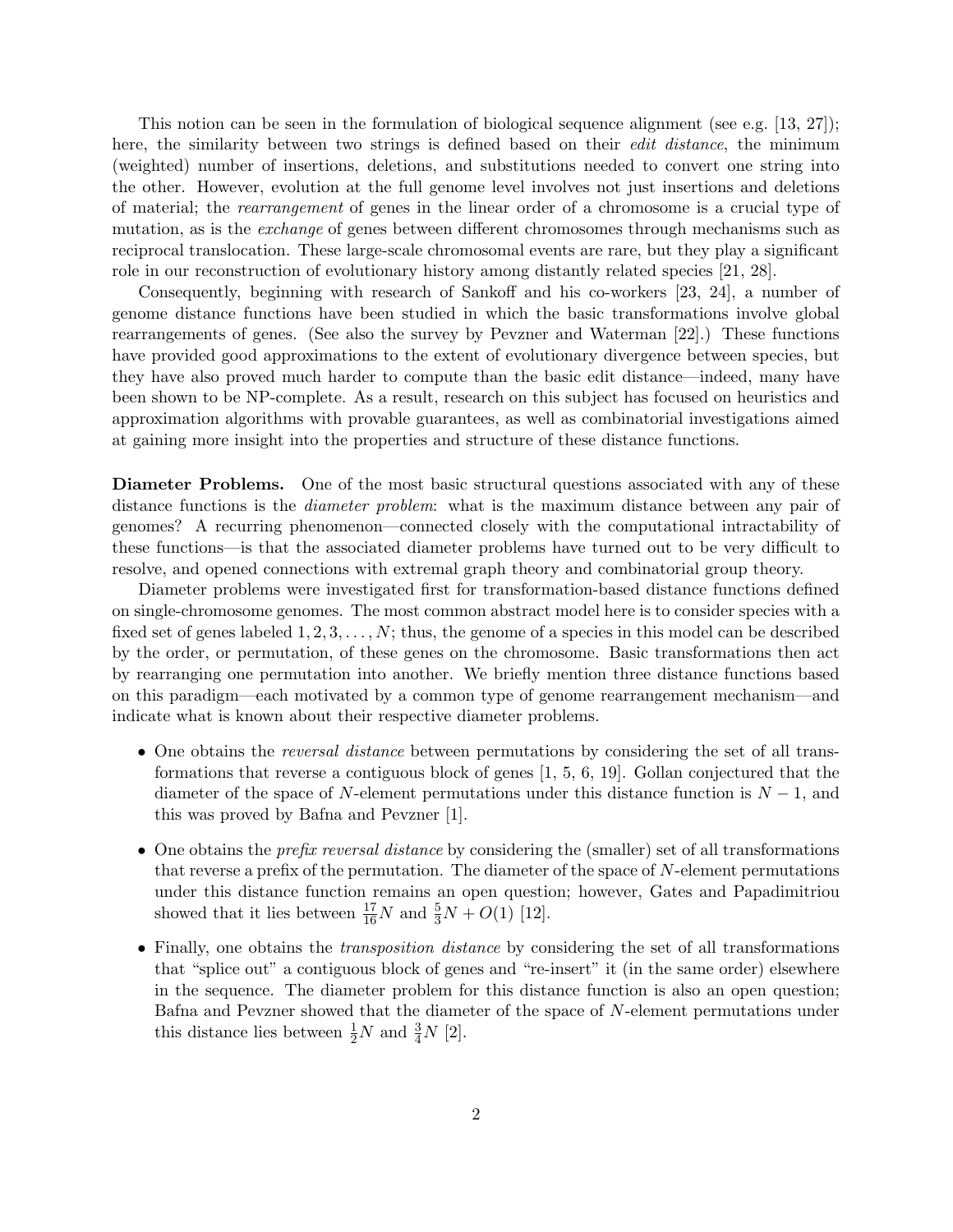The Syntenic Distance. The problems above are expressed in terms of genes in a single linear order—in other words, belonging to a single chromosome. When we consider rearrangement scenarios for genomes consisting of multiple chromosomes, we must take into account basic transformations that operate in this more complex setting: fissions, in which a single chromosome splits into two pieces; fusions, in which two chromosomes merge into a single one; and translocations, in which two chromosomes exchange contiguous blocks (generally, prefixes or suffixes) of their genes. Distance functions arising from this type of model were studied by Kececioglu and Ravi [18] and Hannenhalli and Pevzner [15, 16].

This type of analysis can only be performed on the genomes of species for which relatively detailed maps are available; for a larger number of species, we may only have information about which genes belong to which chromosomes, but not about their actual order on the chromosomes. Also, it does not necessarily make sense to treat all of the basic transformations (reversals, transpositions, translocations, fissions, and fusions) as equally "costly" in computing a distance function [10, 25].

Motivated by these types of considerations, Ferretti, Nadeau, and Sankoff proposed a more abstract measure of genomic distance, known as syntenic distance [11]. This model assumes no knowledge of the order of the genes within chromosomes, treating each chromosome as an unordered set of genes. Thus a genome becomes simply a collection of n sets—the synteny sets of the chromosomes—each a subset of an underlying set  $\{1, 2, \ldots, N\}$  of genes. We allow a genome to contain multiple copies of the same set and, for convenience of notation, we allow a gene to appear in more than one set. (Syntenic distance is sensible only for genomes without duplicated genes, but the compact representation—defined in Section 2—requires duplication. For economy of notation, we permit it in the definition here.) We define the support of a genome to be the collection of genes it contains; in other words, the support is the union of all its synteny sets. The basic transformations underpinning the model are

- fissions, in which one set A splits into two sets B and C so that  $B \cup C = A$ ;
- fusions, in which two sets B and C merge into a single set  $A = B \cup C$ ; and
- *translocations*, in which two sets  $\vec{A}$  and  $\vec{B}$  exchange arbitrary subsets of their genes, yielding new sets A' and B' with the property that  $A' \cup B' = A \cup B$ . In a translocation, we require that  $A'$  and  $B'$  both be non-empty; otherwise, the operation is simply a fusion.

In the style of previous models, the *syntenic distance* between two genomes with the same support is then the minimum number of these basic transformations needed to convert one into the other. We will denote this quantity by  $d(G, G')$ , for a pair of genomes  $G, G'$ . This definition can easily be extended to pairs of genomes with unequal supports, by simply focusing on the genes that are common to the two: if G has support U, and G' has support U', we first remove all genes other than those in  $U \cap U'$ , and then compute the syntenic distance on the resulting pair of genomes.

The Present Work. In this paper, we settle the diameter problem for the syntenic distance over  $n$ -chromosome genomes. Note that because we allow for an arbitrary number  $N$  of genes, the space of all possible n-chromosome genomes is in fact infinite; so it is not immediately apparent that the diameter of this space should be finite. However, it is not difficult to show that the diameter can be bounded by a function of  $n$ , as we will see in the next section. Indeed, in previous work, the second author [20] established an upper bound on the diameter, showing that the maximum distance between two n-chromosome genomes is at most  $2n-3$ . It is not difficult to show that this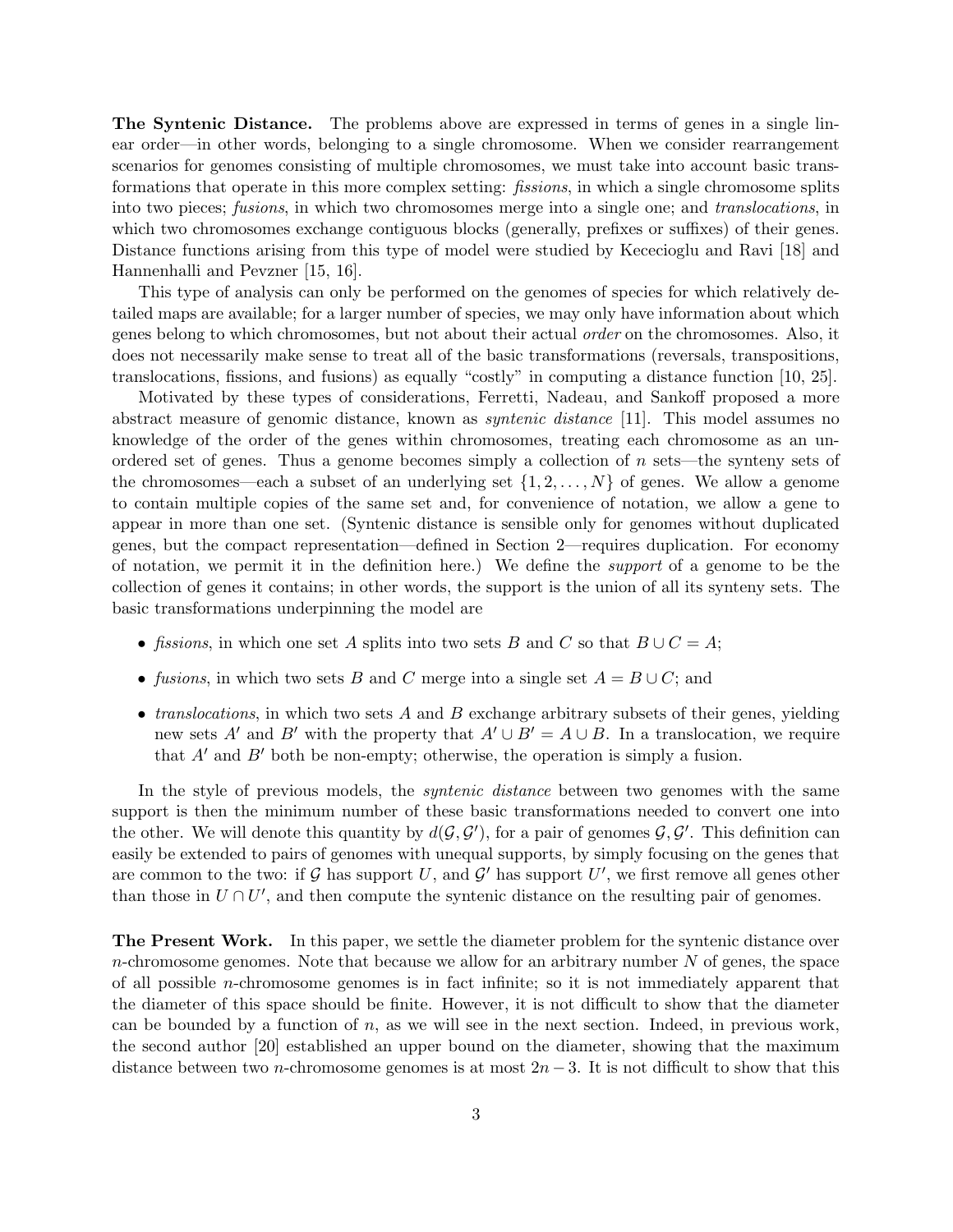bound is tight for  $n = 2, 3$ . Subsequently, however, Cormode and Paterson [8] observed that for  $n \geq 4$ , this upper bound could be reduced by 1, to  $2n - 4$ .

Here we show that this latter bound is tight.

(1.1.) The diameter of the set of n-chromosome genomes, under the syntenic distance, is  $2n-4$ for each  $n \geq 4$ .

We prove this result by showing that there exists a pair of  $n$ -chromosome genomes for which it requires  $2n - 4$  basic transformations to convert one into the other. In the process, we obtain a new proof that  $2n-4$  is an upper bound as well.

Our proof of (1.1) is based on a surprising connection between the syntenic distance and the study of *gossip problems* in communication networks. Gossip problems are concerned with the flow of information among individuals communicating in a network, and their investigation has grown into a sub-field of combinatorics [17]. We find that the flow of discrete pieces of information in this setting can be related, in a precise sense, to the passage of genes through synteny sets. We are thus able to exploit certain non-trivial lower bound results for gossip problems in order to provide a lower bound for the syntenic diameter.

The remainder of the paper is organized as follows. We review some technical background on the syntenic distance in Sections 2 and 3, and indicate how to obtain an upper bound of  $2n-4$ for the syntenic diameter. In Section 4, we develop a connection between the diameter and certain move sequences that consist entirely of translocations. This allows us to develop connections to a particular gossip problem that we introduce in Section 5, and this in turn leads to a proof of  $(1.1)$ in Section 6. Finally, we survey some further directions in Section 7.

#### 2 Preliminaries

We begin by reviewing an equivalent form of the syntenic distance problem that is easier to work with. Suppose we have an instance of the problem specified by genomes  $\mathcal{G}_1 = \{S_1, \ldots, S_k\}$  and  $\mathcal{G}_2 = \{T_1, \ldots, T_n\}.$  (We note that  $\mathcal{G}_1$  and  $\mathcal{G}_2$  may be multisets, in that we may have  $S_i = S_j$ or  $T_i = T_j$  for certain pairs of indices i, j.) As above, we may assume that  $G_1$  and  $G_2$  have the same support. Now, the *compact representation* of the instance, as defined in [9, 11], is obtained as follows: for each synteny set  $S_i \in \mathcal{G}_1$ , and each gene  $g \in S_i$ , we replace g by the indices of the synteny sets of  $\mathcal{G}_2$  in which it appears. That is, the i<sup>th</sup> synteny set of  $\mathcal{G}_1$  becomes  $S_i' = \bigcup_{g \in S_i} \{j : g \in T_j\}.$ 

Thus, in the compact representation,  $\mathcal{G}_1$  has been replaced by the genome  $\mathcal{G}'_1 = \{S'_1, \ldots, S'_k\}.$ Now, if we define  $\mathcal{G}'_2$  to be the collection of singleton synteny sets  $\{\{1\},\{2\},\ldots,\{n\}\}\)$ , it is not difficult to show the following [9, 11].

$$
(2.1.) \quad [9, 11] \quad d(\mathcal{G}_1, \mathcal{G}_2) = d(\mathcal{G}'_1, \mathcal{G}'_2)
$$

Hence the compact representation is truly an equivalent instance for purposes of computing the syntenic distance.

The advantage of working with the compact representation is that it allows us to consider a more "uniform" target genome  $\mathcal{G}'_2$ ; and, crucially, it says we may assume without loss of generality that the underlying set of genes is  $\{1, 2, \ldots, n\}$ , the same as the number of chromosomes in the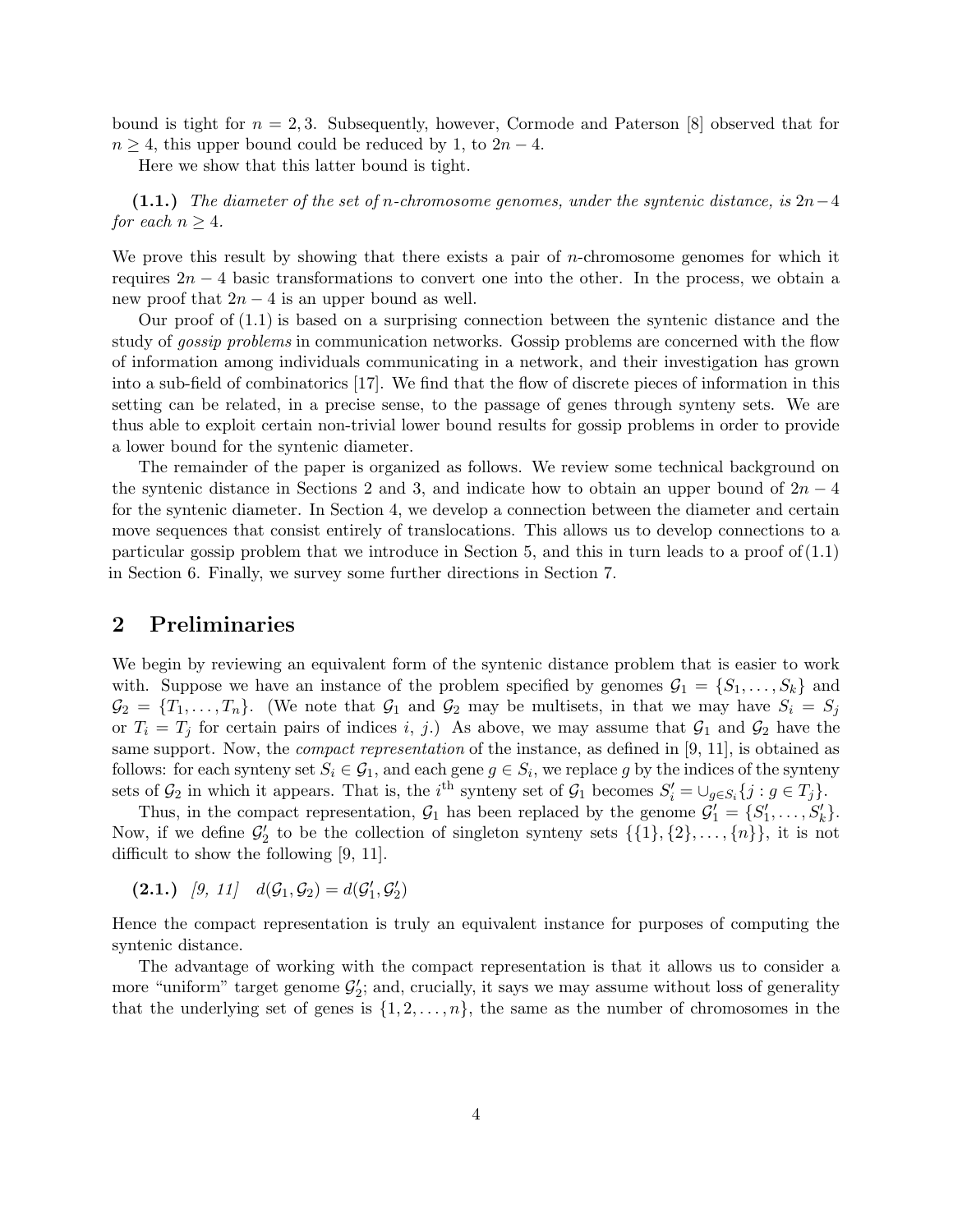|                         | $\{1,2\}$ $\{1,2\}$ $\{2\}$ $\{2,3\}$ | fusion        |
|-------------------------|---------------------------------------|---------------|
|                         | $\{1,2\}$ $\{1,2\}$ $\{2,3\}$         |               |
|                         | $\{1\}$ $\{2\}$ $\{2, 3\}$            | translocation |
| $\{1\}$ $\{2\}$ $\{3\}$ |                                       | translocation |

Figure 1: Transforming  $\{1, 2\}, \{1, 2\}, \{2\}, \{2, 3\}$  into  $\{1\}, \{2\}, \{3\}.$ 

second genome. As an example of the compact representation, consider the following instance:

|  | $\mathcal{G}_1 = \{a, b\},$ (Chromosome 1) |  |         | $\mathcal{G}_2 = \{a, c, d\},$ (Chromosome 1) |
|--|--------------------------------------------|--|---------|-----------------------------------------------|
|  | $\{c, d, e\},$ (Chromosome 2)              |  |         | $\{b,e,f,g,h\},$ (Chromosome 2).              |
|  | $\{f,g\},\qquad$ (Chromosome 3)            |  | $\{i\}$ | (Chromosome 3).                               |
|  | $\{h, i\}$ (Chromosome 4)                  |  |         |                                               |

In the compact representation, we are trying to transform the collection of sets  $\{1, 2\}, \{1, 2\}, \{2, \{2, 3\}$ into the collection of sets  $\{1\}, \{2\}, \{3\}$ . One possible solution to this instance is depicted in Figure 1.

Here are two additional properties of the syntenic distance; the first is due to Dasgupta et al. [9].

(2.2.) [9] For any pair of genomes  $\mathcal{G}_1$  and  $\mathcal{G}_2$ , there is a minimum-length sequence of transformations converting  $G_1$  into  $G_2$  that has the following special form: it consists of a sequence of fusions, followed by a sequence of translocations, followed by a sequence of fissions.

The second fact is from [20] and establishes a monotonicity property of the distance function — enlarging the synteny sets in a genome cannot reduce the syntenic distance.

(2.3.) [20] Consider two genomes  $G_1 = \{S_1, \ldots, S_k\}$  and  $G'_1 = \{S'_1, \ldots, S'_k\}$  with the property that  $S_i \subseteq S'_i$  for each i. Define  $\mathcal{G}'_2 = \{\{1\}, \{2\}, \ldots, \{n\}\}\.$  Then  $d(\mathcal{G}_1, \mathcal{G}'_2) \leq d(\mathcal{G}'_1, \mathcal{G}'_2)\.$ 

# 3 An Extremal Pair of Genomes

We have now seen that in order to study the syntenic diameter of the space of  $n$ -chromosome genomes, we can restrict our attention to instances in the compact representation; and this immediately shows that the diameter is finite. We will use  $\Delta(n)$  to denote this quantity.

Now, as observed by the second author in [20], the monotonicity theorem  $(2.3)$  tells us a specific pair of genomes on which the diameter is actually attained. Let us define  $\mathcal{G}_{k,n}^*$  to be the genome consisting of k copies of the set  $\{1, 2, \ldots, n\}$ , and define  $\overline{\mathcal{G}}_n = \{\{1\}, \{2\}, \ldots, \{n\}\}\.$  Then by  $(2.3)$ ,  $d(\mathcal{G}_{n,n}^*, \overline{\mathcal{G}}_n) \geq d(\mathcal{G}, \overline{\mathcal{G}})$  for every *n*-chromosome genome  $\mathcal{G}$ , and so we have

$$
(3.1.) \quad [20] \quad \Delta(n) = d(\mathcal{G}_{n,n}^*, \overline{\mathcal{G}}_n).
$$

To obtain an upper bound on this quantity, we need only describe a short sequence of transformations converting  $\mathcal{G}_{n,n}^*$  into  $\overline{\mathcal{G}}_n$ . Let us review what can be said about such upper bounds. One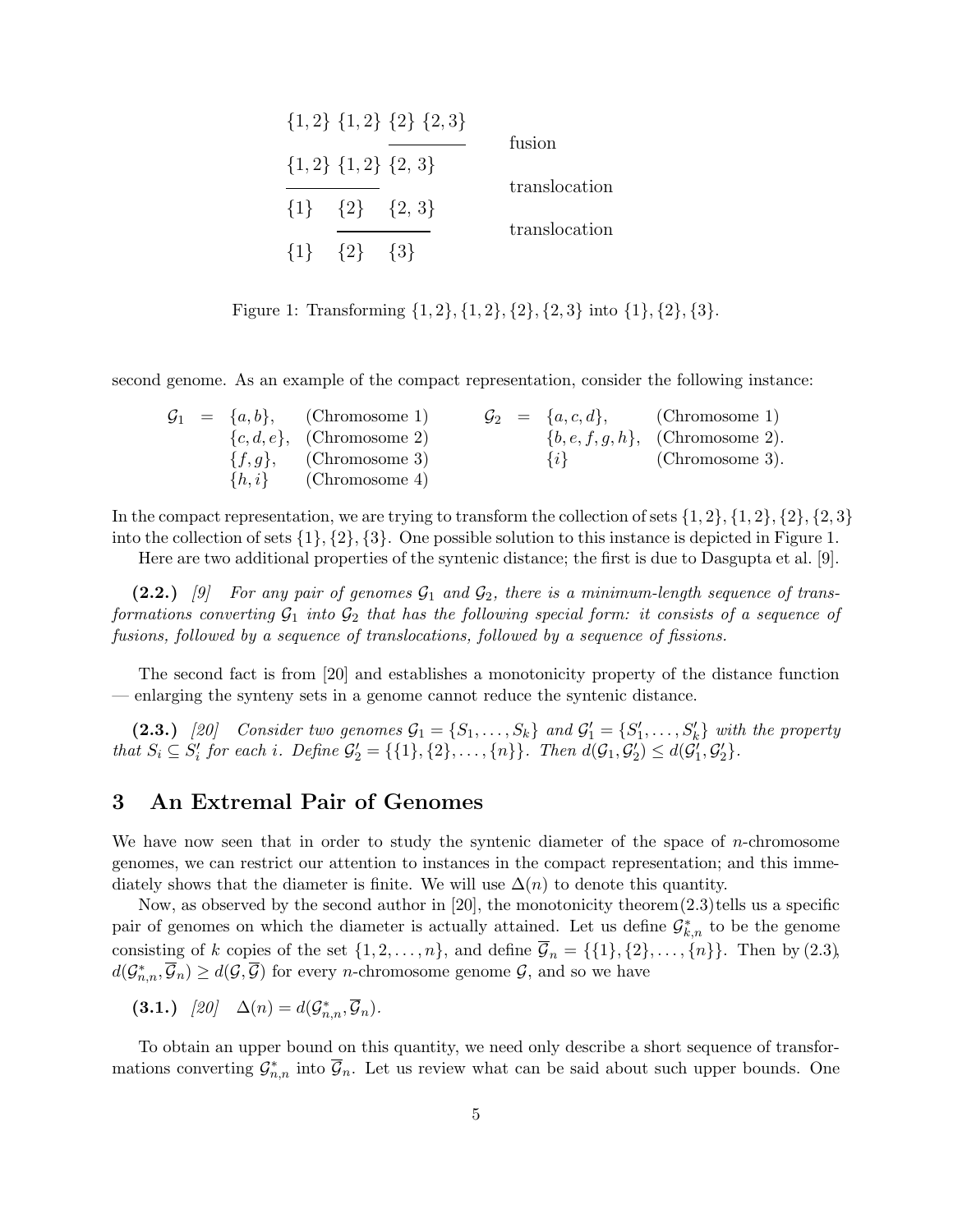transformation sequence is to apply  $n-2$  fusions, obtaining the genome  $\mathcal{G}_{2,n}^*$ ; a single translocation then produces  $\{\{1\}, \{2, 3, 4, \ldots, n\}\}$ ; and then  $n-2$  fissions produce  $\overline{\mathcal{G}}_n$ . This is a total of  $2n-3$ transformations.

However, it is possible to convert  $\mathcal{G}_{4,4}^*$  to  $\overline{\mathcal{G}}_4$  using only four transformations, as described by Christie [7]: with two translocations we obtain the genome  $\{\{1, 2\}, \{1, 2\}, \{3, 4\}, \{3, 4\}\}\$ , and with two more we obtain  $\overline{G}_4$ . Cormode and Paterson observed that for any  $n \geq 4$ , one can use this to improve the upper bound on  $d(G_{n,n}^*, \overline{G}_n)$  to  $2n-4$  [8]. Specifically, one first applies  $n-4$ fusions, obtaining  $\mathcal{G}_{4,n}^*$ ; with four translocations, one can then obtain  $\{\{1\},\{2\},\{3\},\{4,5,\ldots,n\}\};$ and finally completing  $n-4$  fissions yields  $\overline{\mathcal{G}}_n$ . Thus we have

(3.2.) [8]  $d(G_{n,n}^*, \overline{G}_n) \leq 2n - 4$  for  $n \geq 4$ .

We now find ourselves in a situation that is common across many diameter problems: one has a natural upper bound on the diameter, and a pair of genomes believed (in this case, known) to achieve the diameter. What remains is the combinatorially non-trivial task of producing a lower bound on the distance between this pair of genomes—proving that a conjectured number of transformations is indeed required to convert one into the other. We turn to this matter now.

# 4 A Reduction to the Case of Translocations

The crucial issue in proving the lower bound is dealing with the effect of translocations, and to study this we define the following quantity. Let  $\chi(n)$  denote the minimum number of translocations needed to convert  $\mathcal{G}_{n,n}^*$  into  $\overline{\mathcal{G}}_n$ ; that is, we restrict our attention to sequences in which fissions and fusions are disallowed.

We begin by observing that such a sequence need not be longer than the bound of  $(3.2)$ . Note that this provides an alternate proof of  $(3.2)$ , by a different sequence of transformations.

(4.1.) 
$$
\chi(n) \leq 2n - 4
$$
 for  $n \geq 4$ .

*Proof.* We prove this by induction on n, constructing recursively a sequence of  $2n-4$  translocations. The case  $n = 4$  has been considered above. For a larger value of n, we write  $\mathcal{G}_{n,n}^* = \{S_1, S_2, \ldots, S_n\}$ , with each  $S_i = \{1, 2, ..., n\}$ . We first perform a translocation on  $S_1$  and  $S_2$ , transforming  $S_1$ to  $\{1\}$  and leaving  $S_2$  unchanged. Now we recursively perform a sequence of translocations on  $\{S_2, S_3, \ldots, S_n\}$  in which we treat elements 1 and 2 as "glued" together; in this way, we can view  $\{S_2, S_3, \ldots, S_n\}$  as a copy of  $\mathcal{G}_{n-1,n-1}^*$  and apply our inductive solution for this case. Thus we obtain the sets  $\{\{1, 2\}, \{3\}, \{4\}, \ldots, \{n\}\}\$ in  $2(n-1) - 4 = 2n - 6$  translocations. Finally, we perform a translocation of  $S_1 = \{1\}$  with the copy of the set  $\{1, 2\}$ , arriving at  $\mathcal{G}_n$ .  $\Box$ 

The following technical lemma will be useful in the proof of $(4.3)$  it identifies a family of instances that behave essentially identically to the instance  $(\mathcal{G}_{k,k}^*, \overline{\mathcal{G}}_k)$ .

(4.2.) Let  $S_1, S_2, \ldots, S_k$  form a partition of the set  $\{1, 2, \ldots, n\}$ , and let  $\mathcal{G} = \{S_1, \ldots, S_k\}$ . Then the minimum length of a sequence of translocations converting  $\mathcal{G}_{k,n}^*$  into  $\mathcal{G}$  is equal to  $\chi(k)$ .

*Proof.* The proof is based on the observation that the pair of genomes  $(\mathcal{G}_{k,k}^*, \overline{\mathcal{G}}_k)$  is the compact representation of  $(\mathcal{G}_{k,n}^*, \mathcal{G})$ . We cannot directly invoke (2.1), however, since we are considering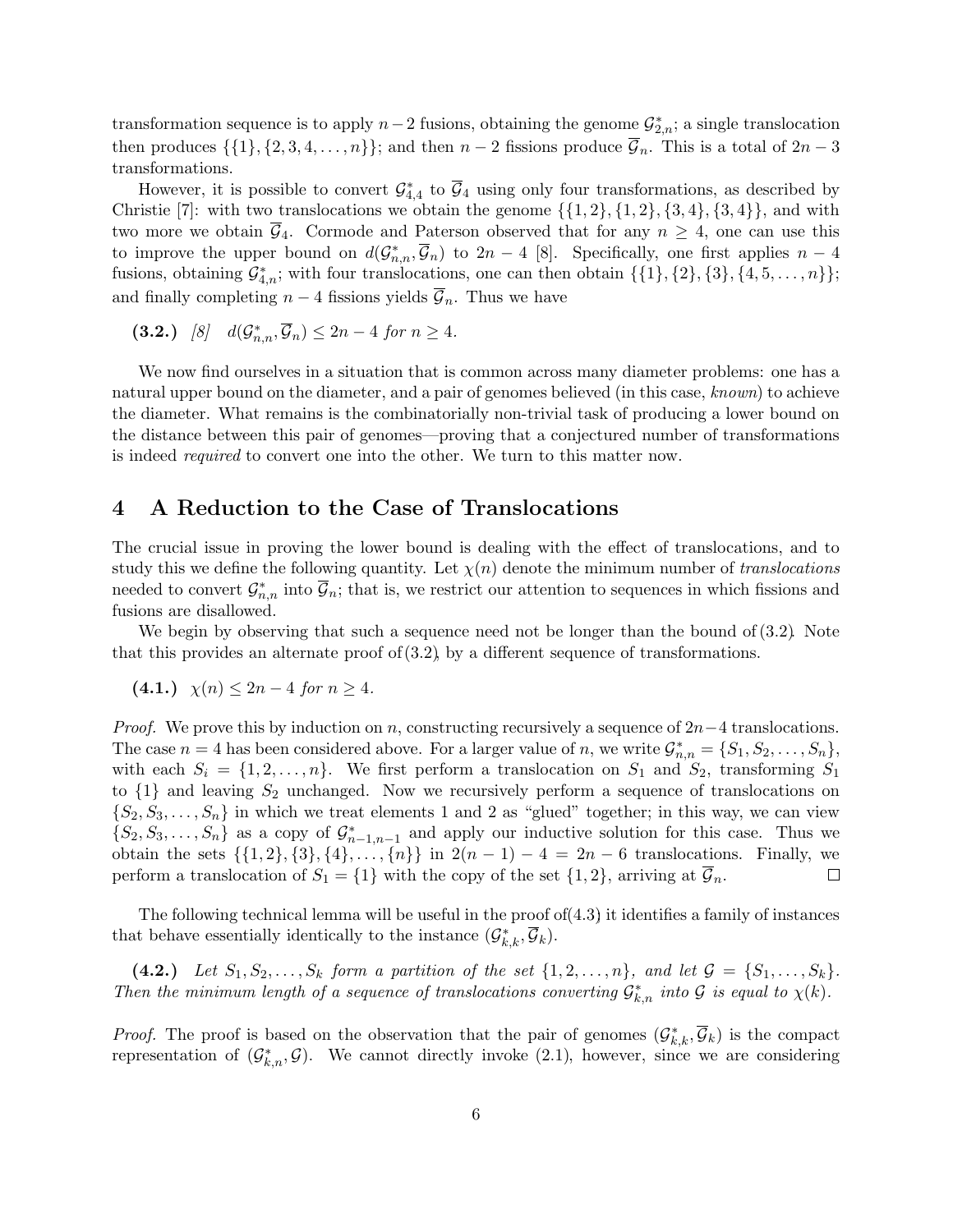optimal sequences with the added constraint that only translocations are allowed. Nevertheless, the proof is a straightforward application of the idea that underlies $(2.1)$ .

Given a sequence of translocations converting  $\mathcal{G}_{k,k}^*$  into  $\overline{\mathcal{G}}_k$ , we can produce a sequence of translocations of the same length converting  $\mathcal{G}_{k,n}^*$  into  $\mathcal G$  by treating the elements of each set  $S_i$  as "glued" together throughout the process. Conversely, given a sequence of translocations converting  $\mathcal{G}_{k,n}^*$  into  $\mathcal{G}$ , we can modify it if necessary to maintain the invariant that at any point in the process, any set containing an element  $g \in S_i$  contains all the elements of  $S_i$ . From a sequence of translocations that obey this invariant, we can directly obtain a sequence of translocations of the same length converting  $\mathcal{G}_{k,k}^*$  into  $\overline{\mathcal{G}}_k$ .  $\Box$ 

We can now establish a first relationship between the quantities  $\Delta(\cdot)$  and  $\chi(\cdot)$ .

(4.3.) 
$$
\Delta(n) = \min_{1 \le k \le n} [2(n-k) + \chi(k)].
$$

*Proof.* By (3.1),  $\Delta(n)$  is the length of an optimal sequence converting  $\mathcal{G}_{n,n}^*$  to  $\overline{\mathcal{G}}_n$ ; and by (2.2), we may assume it has the following form. For a number k, it begins with a sequence of  $n - k$  fusions, resulting in the genome  $\mathcal{G}_{k,n}^*$ . It then performs a sequence of translocations. Since each translocation takes two non-empty sets and produces two non-empty sets; the end result of these translocations is a genome with k sets,  $\mathcal{G}' = \{S_1, S_2, \ldots, S_k\}$ . Finally, the optimal sequence performs a number of fissions.

Since each fission increases the number of sets by one, and since we end with  $\overline{\mathcal{G}}_n$ , we know the following:  $\mathcal{G}'$  must in fact be a partition of  $\{1, 2, \ldots, n\}$ ; and the optimal sequence concludes with  $n-k$  fissions. By (4.2), the portion of the sequence that converts  $\mathcal{G}_{k,n}^*$  to  $\mathcal{G}'$  involves at least  $\chi(k)$ transformations, and thus we have  $\Delta(n) \ge \min_{1 \le k \le n} [2(n-k) + \chi(k)].$ 

For any k, we can convert  $\mathcal{G}_{n,n}^*$  to  $\overline{\mathcal{G}}_n$  by performing  $n-k$  fusions,  $\chi(k)$  translocations, and  $n-k$  fissions; hence  $\Delta(n) \leq \min_{1 \leq k \leq n} [2(n-k) + \chi(k)].$  $\Box$ 

Via(4.3), we can reduce the problem of finding a lower bound on  $\Delta(n)$  to that of finding a lower bound on  $\chi(n)$ .

### 5 A Gossip Problem

We will see that converting  $\mathcal{G}_{n,n}^*$  to  $\overline{\mathcal{G}}_n$  via translocations is closely connected to the following combinatorial gossip problem. Suppose there are n people, each of whom initially knows a distinct piece of gossip. They then proceed to call each other on the telephone; each time two people talk on the phone, they exchange all the gossip they know at that point in time. The question is: what is the minimum total number of phone calls needed in order for everyone to learn all the pieces of gossip? Let us denote this number by  $\Gamma(n)$ .

As an example, consider the case of  $n = 4$  people, named  $P_1$ ,  $P_2$ ,  $P_3$ , and  $P_4$ . Here is a sequence of four phone calls (written as ordered pairs) by which everyone learns all the gossip:  $(P_1, P_2), (P_3, P_4), (P_1, P_3), (P_2, P_4)$ . Moreover, one can show that four calls are necessary. If only three calls are made, then some person  $P_i$  is involved in at most one phone call, to  $P_j$ . For  $P_i$  to end up knowing all the gossip,  $P_j$  must have learned the rest of gossip before this call, which means that two calls must have preceded  $(P_i, P_j)$ . But this means that  $(P_i, P_j)$  is the last call, hence no one but  $P_i$  and  $P_j$  learn  $P_i$ 's gossip. Thus  $\Gamma(4) = 4$ .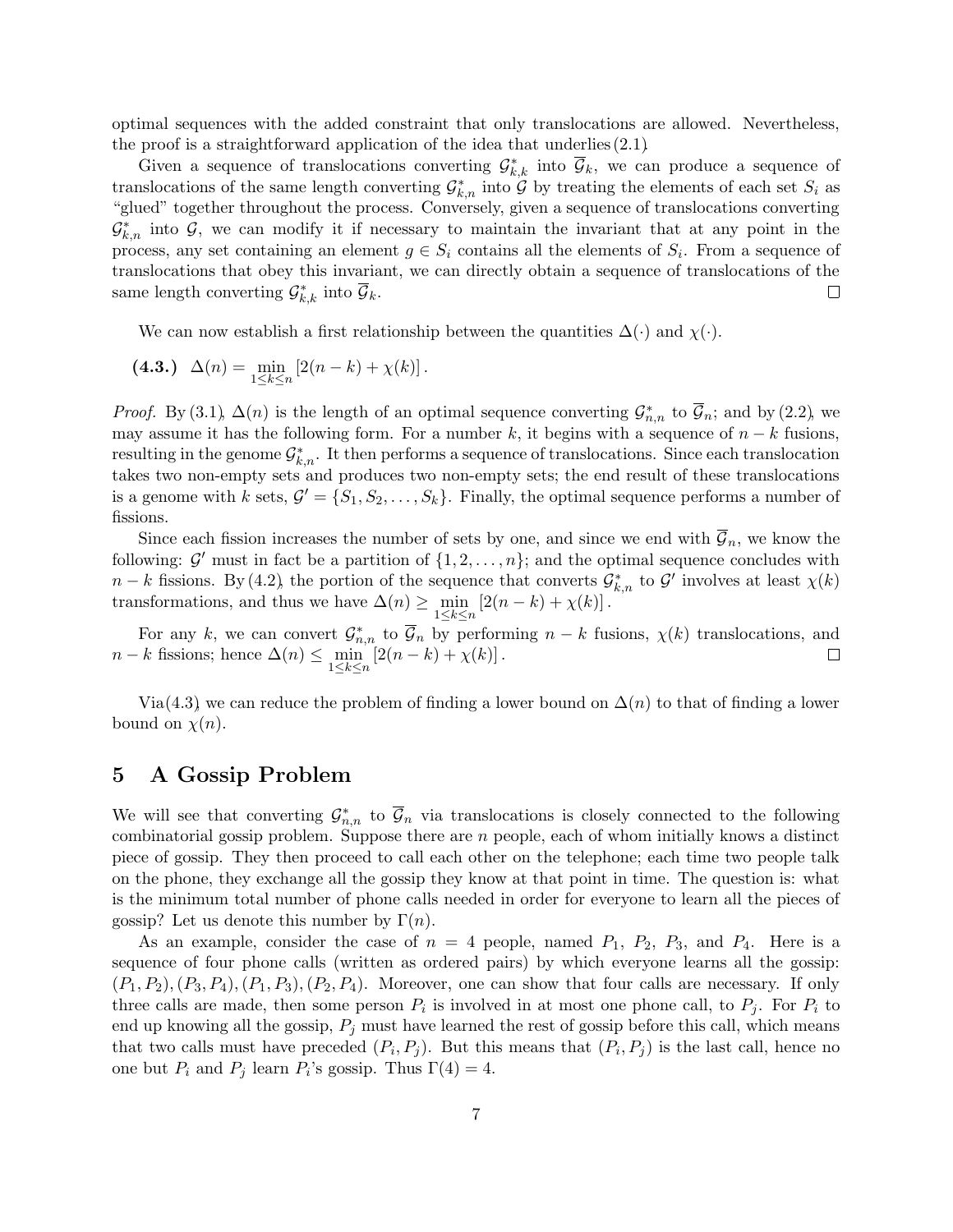The function  $\Gamma(n)$  was studied by a number of researchers in combinatorics, and several distinct proofs were found for the following fundamental result [3, 4, 14, 26].

(5.1.) [3, 4, 14, 26]  $\Gamma(n) = 2n-4$  for each  $n \geq 4$ ; that is, a total of  $2n-4$  calls are necessary and sufficient for everyone to learn all pieces of gossip.

The form of the bound in (5.1) is clearly suggestive of some connection between gossip and synteny. In the following section, we make this connection precise, and complete the analysis of the syntenic diameter.

### 6 The Syntenic Diameter

The relationship between gossip and synteny has the following intuitive motivation. When we convert  $\mathcal{G}_{n,n}^*$  to  $\overline{\mathcal{G}}_n$  by a sequence of translocations, we begin with n copies of the set  $\{1,2,\ldots,n\}$ and try to "reduce" them to copies of the  $n$  singleton sets. In each step, we can pick two sets, merge them together, and then partition this merged set into two smaller sets — this is simply the definition of a translocation.

On the other hand, consider n people exchanging gossip through phone calls. In the beginning, person i knows only the piece of gossip i; the goal is to reach a state in which each person knows all the pieces of gossip  $\{1, 2, \ldots, n\}$ . In each step, we pick two people, take the sets representing what they currently know, and replace each with the union of these two sets. Viewed this way, we see that an optimal sequence of phone calls looks much like an optimal sequence of translocations run in reverse.

We use this idea to prove the following.

**(6.1.)** 
$$
\chi(n) = 2n - 4
$$
 for each  $n \ge 4$ .

*Proof.* Let  $b \leq 2n - 5$ . We suppose that there exists a sequence of b translocations converting  $\mathcal{G}_{n,n}^*$ into  $\mathcal{G}_n$ , and construct a way for n people to fully exchange all their pieces of gossip in b phone calls—contradicting  $(5.1)$ .

We introduce the following notation to describe the hypothesized sequence of b translocations. We begin with sets  $S_1^0 = S_2^0 = \cdots = S_n^0 = \{1, 2, ..., n\}$ . After the first t translocations in the sequence (for some  $t \geq 0$ ), we have a genome consisting of sets  $S_1^t, S_2^t, \ldots, S_n^t$ . The  $(t + 1)$ <sup>st</sup> translocation involves sets  $S_{x_{t+1}}^t$  and  $S_{y_{t+1}}^t$  (for some indices  $x_{t+1}$  and  $y_{t+1}$ ), and it produces two non-empty sets A and B for which  $A \cup B = S_{x_{t+1}}^t \cup S_{y_{t+1}}^t$ . We define  $S_{x_{t+1}}^{t+1} = A$ ,  $S_{y_{t+1}}^{t+1} = B$ , and  $S_i^{t+1} = S_i^t$  for each  $i \notin \{x_{t+1}, y_{t+1}\}.$  Note that the sequence of translocations ends with the genome  $\overline{\mathcal{G}}_n$ ; thus, by labeling the sets appropriately, we can write  $S_i^b = \{i\}.$ 

A sequence of phone calls by which individuals exchange gossip can be described as follows. Let  $K_i^t$  denote the set of all pieces of gossip that person i knows after t steps; thus, we have  $K_i^0 = \{i\}$ for each  $i \in \{1, 2, ..., n\}$ . In step  $t + 1$ , suppose that people  $p_{t+1}$  and  $q_{t+1}$  speak on the phone, exchanging all the gossip they know. We define  $K_{p_{t+1}}^{t+1} = K_{q_{t+1}}^{t+1} = K_{p_{t+1}}^{t} \cup K_{q_{t+1}}^{t}$ , and  $K_i^{t+1} = K_i^{t}$ for each  $i \notin \{p_{t+1}, q_{t+1}\}.$  Note the difference between this construction and the previous one: in the gossip problem we know exactly how two sets will be merged, while in the syntenic distance problem with translocations, two sets can be split in an arbitrary way.

We now construct a sequence of phone calls from our sequence of translocations, in the process defining the sets  $K_i^t$ . In our construction, we will maintain the following property: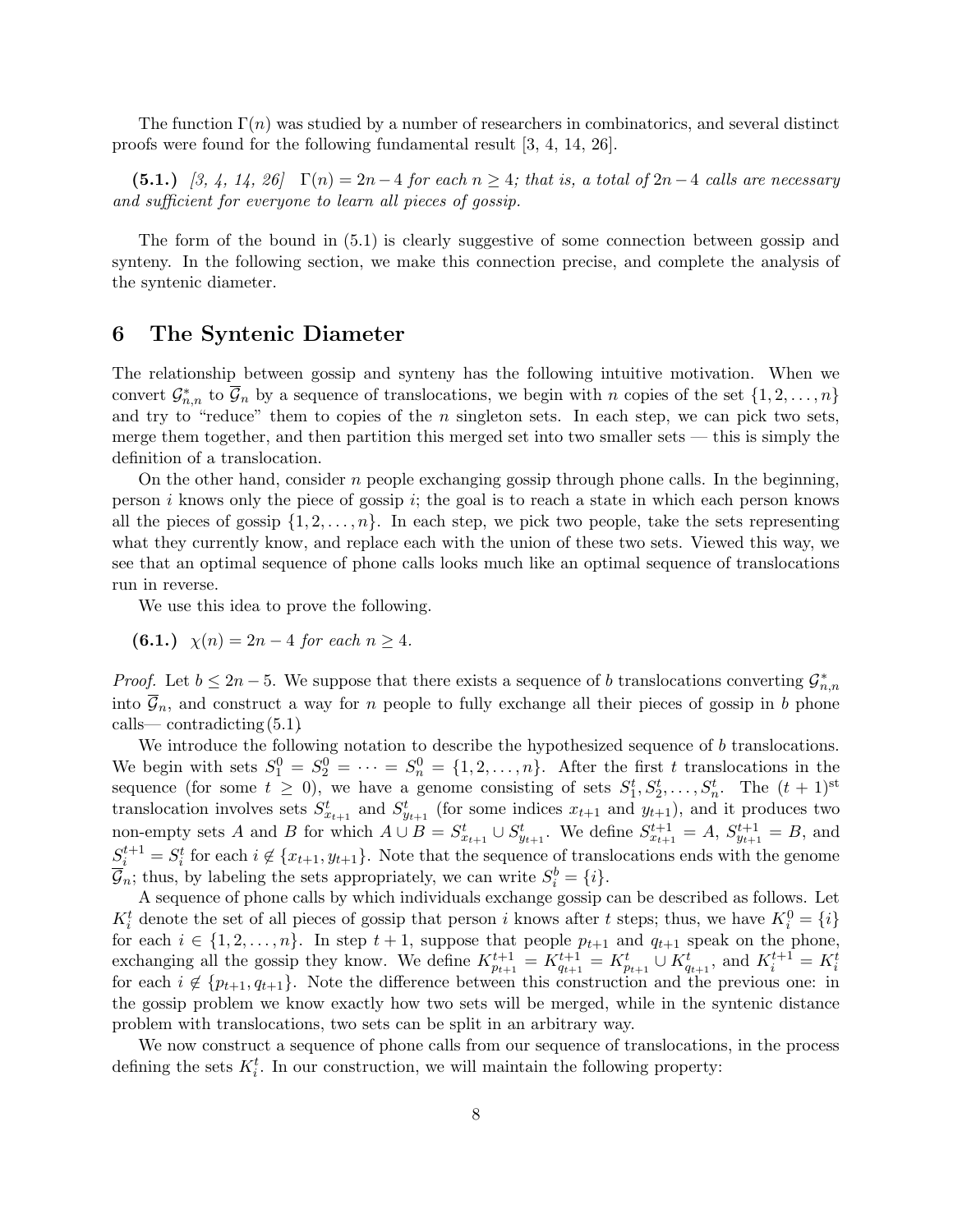(\*) For each  $i \in \{1, 2, ..., n\}$  and  $t \in \{0, 1, ..., b\}$ , we have  $K_i^{b-t} \supseteq S_i^t$ .

We will prove this property holds by induction on  $b-t$ , together with our construction of the phone calls. We begin with the basis  $t = b$ : in this case, we have  $K_i^0 = \{i\} = S_i^b$ .

For the inductive step, suppose that we have defined  $b - t$  phone calls, and  $(*)$  holds for all i and all  $t' \geq t$ . Now, the  $t^{\text{th}}$  translocation in our sequence involves the sets  $S_{x_t}^{t-1}$  and  $S_{y_t}^{t-1}$ ; we define the  $(b - t + 1)$ <sup>st</sup> phone call to take place between people  $x_t$  and  $y_t$ . Let us verify that with this additional phone call, (\*) now holds for  $t-1$ . For  $i \notin \{x_t, y_t\}$ , we have  $K_i^{b-t+1} = K_i^{\tilde{b}-t} \supseteq S_i^t = S_i^{t-1}$ . We also have

$$
K_{x_t}^{b-t+1} = K_{x_t}^{b-t} \cup K_{y_t}^{b-t} \supseteq S_{x_t}^t \cup S_{y_t}^t \supseteq S_{x_t}^{t-1},
$$

with a completely symmetric argument holding for  $y_t$ .

This completes the inductive argument. As a consequence, we have  $K_i^b \supseteq S_i^0 = \{1, 2, ..., n\}$ for each  $i$ , establishing that the sequence of  $b$  phone calls we have constructed fully exchanges the pieces of gossip among all the individuals.  $\Box$ 

Finally, we have

**Proof of (1.1).** By (3.1) and (3.2), we know that  $\Delta(n) \leq 2n - 4$ . Thus we need only show the lower bound.

One can work out directly that  $\chi(1) = 0$ ,  $\chi(2) = 1$ , and  $\chi(3) = 3$ . Thus, for all  $n \ge 1$ , we have  $\chi(n) > 2n - 4.$ 

Now, applying  $(4.3)$ , we have

$$
\Delta(n) = \min_{1 \le k \le n} [2(n-k) + \chi(k)]
$$
  
\n
$$
\ge \min_{1 \le k \le n} [2(n-k) + 2k - 4]
$$
  
\n
$$
= 2n - 4. \blacksquare
$$

# 7 Further Directions

Given an arbitrary genome G, determining  $d(G, \overline{G}_n)$  is known to be NP-complete [9]. However, in the spirit of the analysis in this paper, it would be interesting to consider the extreme end of the distance scale and try characterizing those *n*-chromosome genomes G for which  $d(G, \overline{G}_n) = 2n - 4$ . As a related question, we can ask: Given genomes  $G_1$  and  $G_2$ , each with n chromosomes, what is the computational complexity of determining whether  $d(G_1, G_2) = 2n - 4$ ?

Approximation algorithms for the syntenic distance problem — in particular, for determining  $d(\mathcal{G}, \overline{\mathcal{G}}_n)$  in the case of an arbitrary *n*-chromosome genome  $\mathcal{G}$  — have been studied in [9, 11, 20]. Finding a polynomial-time algorithm that can approximate  $d(G,\overline{G}_n)$  to within a factor better than 2 appears to be a difficult problem.

Determining  $d(G, \overline{G}_n)$  for an arbitrary *n*-chromosome genome G is closely related to the following general gossip problem. There are n people, each of whom initially knows a distinct piece of gossip. Each person i is seeking to learn only a *subset*  $S_i$  of all the pieces of gossip. What is the minimum number of phone calls needed for each person i to learn all the items in the associated set  $S_i$ ? It would be interesting to see if considering this formulation of the problem might suggest new types of approximation algorithms for the syntenic distance, or for close variants.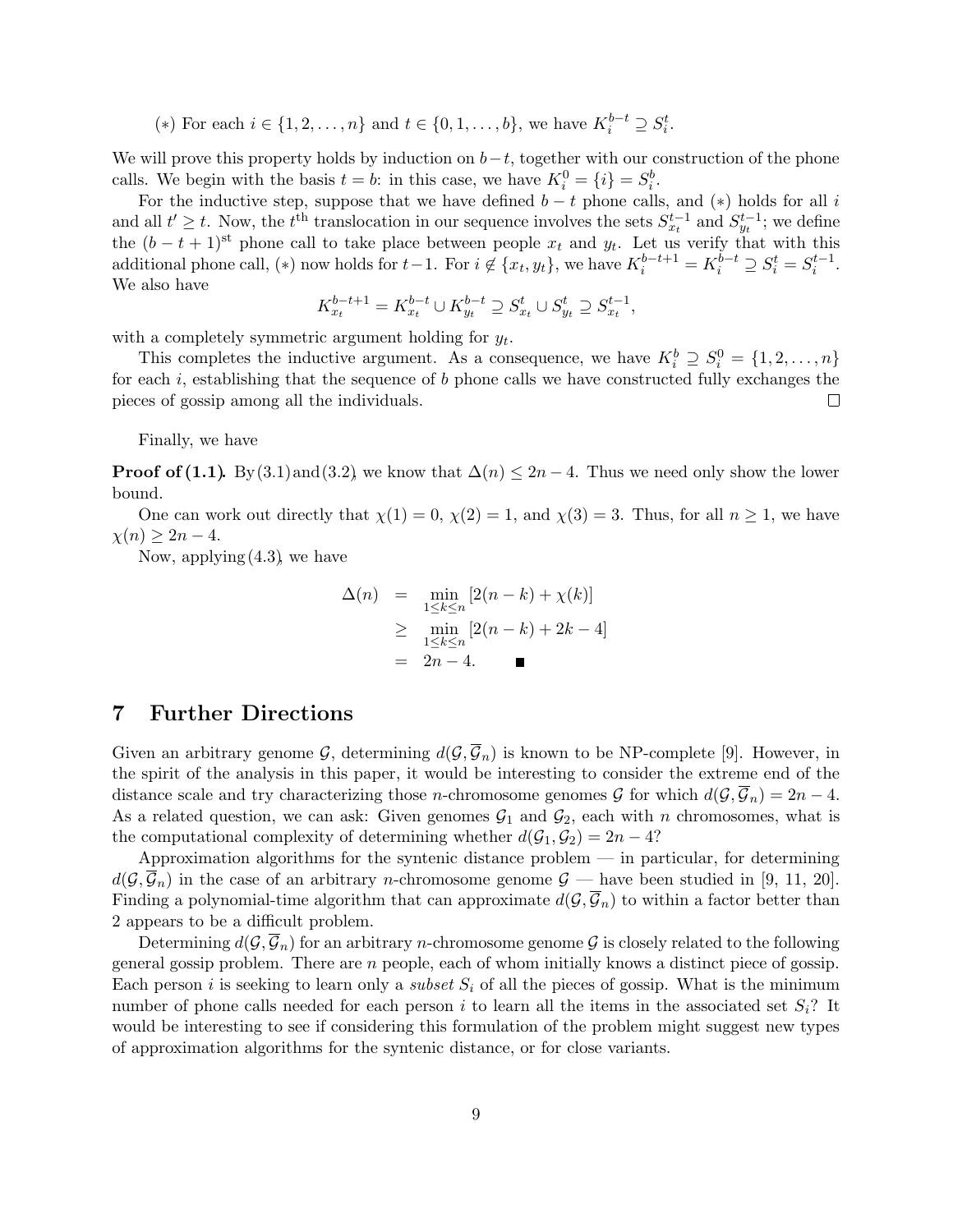More generally, we believe it would be fruitful to look for further relationships between these two areas; any connections that can be developed may be valuable for resolving problems both in the analysis of information flow and in the study of genome rearrangements.

# 8 Acknowledgements

The first author was supported in part by a David and Lucile Packard Foundation Fellowship, an Alfred P. Sloan Research Fellowship, an ONR Young Investigator Award, and NSF Faculty Early Career Development Award CCR-9701399.

The second author was supported in part by an NSF Graduate Research Fellowship. This work performed in part at Cornell University, supported by the ONR Young Investigator Award of the first author, and in part while on leave from graduate studies at MIT at the University of Cambridge, supported by a Churchill Scholarship from the Winston Churchill Foundation.

Thanks to Anne Bergeron for her comments regarding the duplication of genes in the syntenic distance model.

# References

- [1] Vineet Bafna and Pavel A. Pevzner. Genome rearrangements and sorting by reversals. SIAM Journal on Computing, 25(2):272–289, April 1996.
- [2] Vineet Bafna and Pavel A. Pevzner. Sorting by transpositions. SIAM Journal on Discrete Mathematics, 11(2):224–240, 1998.
- [3] Brenda Baker and Robert Shostak. Gossips and telephones. Discrete Mathematics, 2:191–193, 1972.
- [4] Richard T. Bumby. A problem with telephones. SIAM Journal on Algebraic and Discrete Methods, 2(1):13–18, March 1981.
- [5] Alberto Caprara. Sorting by reversals is difficult. In 1st Annual International Conference on Computational Molecular Biology, pages 75–83, 1997.
- [6] D. A. Christie. A 3/2-approximation algorithm for sorting by reversals. In Proceedings of the 9th Annual ACM-SIAM Symposium on Discrete Algorithms, pages 244–252, 1998.
- [7] D. A. Christie. Genome Rearrangement Problems. PhD thesis, Univeristy of Glasgow, 1999.
- [8] G. Cormode and M. Paterson. Personal Communication, July 1999.
- [9] Bhaskar DasGupta, Tao Jiang, Sampath Kannan, Ming Li, and Elizabeth Sweedyk. On the complexity and approximation of syntenic distance. Discrete Applied Mathematics (special issue on computational biology), 88(1–3):59–82, November 1998.
- [10] Jason Ehrlich, David Sankoff, and Joseph H. Nadeau. Synteny conservation and chromosome rearrangements during mammalian evolution. Genetics, 147(1):289–296, September 1997.
- [11] Vincent Ferretti, Joseph H. Nadeau, and David Sankoff. Original synteny. In 7th Annual Symposium on Combinatorial Pattern Matching, pages 159–167, 1996.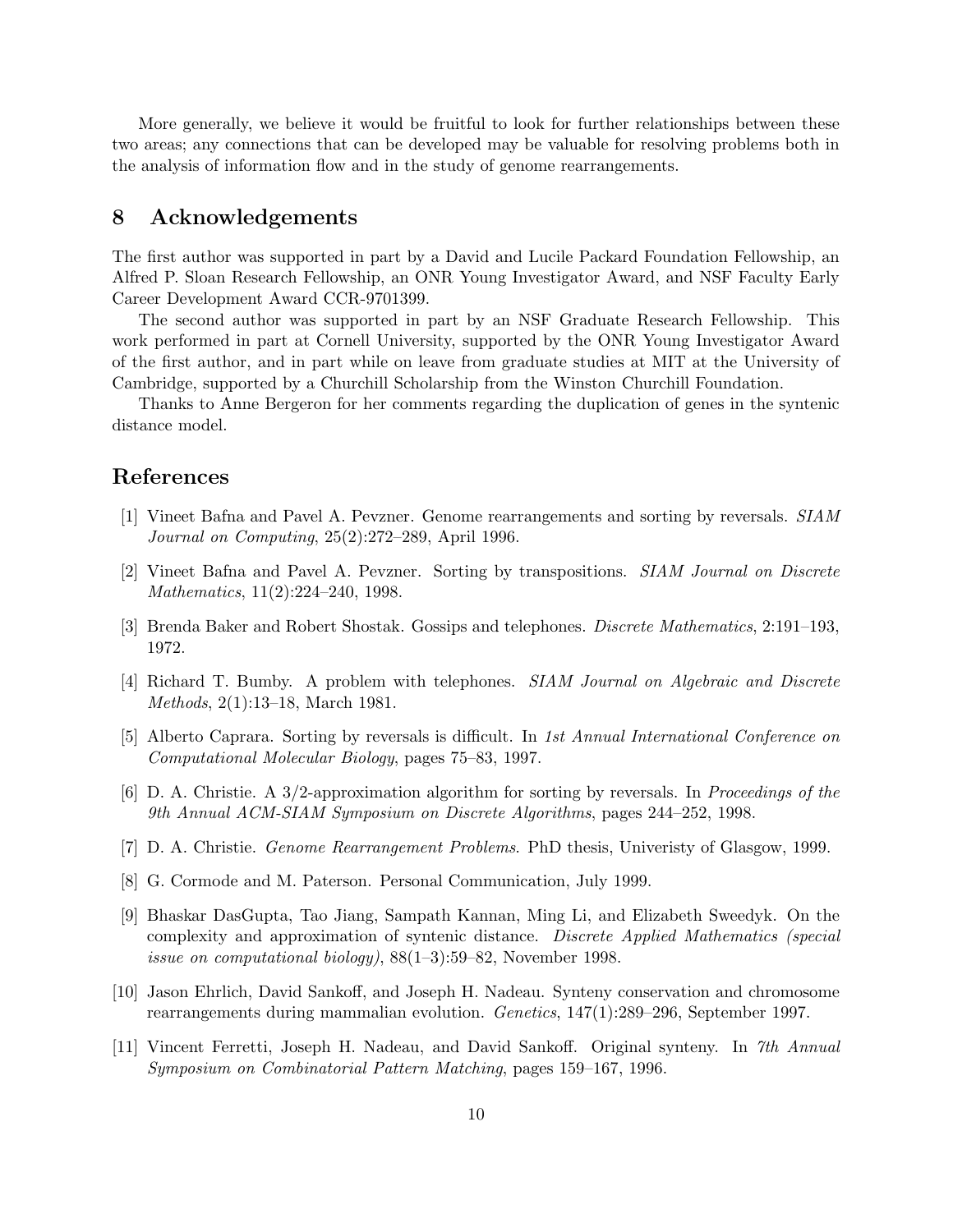- [12] W. H. Gates and C. H. Papadimitriou. Bounds for sorting by prefix reversals. Discrete Mathematics, 27:47–57, 1979.
- [13] D. Gusfield. Algorithms on Strings, Trees, and Sequences: Computer Science and Computational Biology. Cambridge University Press, 1997.
- [14] A. Hajnal, E. C. Milner, and E. Szemerédi. A cure for the telephone disease. *Canadian* Mathematical Bulletin, 15(3):447–450, 1972.
- [15] S. Hannenhalli. Transforming Mice into Men (A Computational Theory of Genome Rearrangements). PhD thesis, Pennsylvania State University, 1995.
- [16] S. Hannenhalli and P. Pevzner. Transforming mice into men (polynomial algorithm for genomic distance problem). In Proceedings of the 36th IEEE Symposium on Foundations of Computer Science, pages 581–592, 1995.
- [17] S. Hedetniemi, S. Hedetniemi, and A. Liestman. A survey of gossiping and broadcasting in communication networks. Networks, 18:319–349, 1988.
- [18] J. D. Kececioglu and R. Ravi. Of mice and men: Algorithms for evolutionary distance between genomes with translocations. In Proceedings of 6th ACM-SIAM Symposium on Discrete Algorithms, pages 604–613, 1995.
- [19] J. D. Kececioglu and D. Sankoff. Exact and approximation algorithms for the inversion distance between two permutations. Algorithmica, 13:180–210, 1995.
- [20] David Liben-Nowell. On the structure of syntenic distance. In 10th Annual Symposium on Combinatorial Pattern Matching, pages 43–56, 1999.
- [21] J. Nadeau and B. Taylor. Lengths of chromosomal segments conserved since divergence of man and mouse. In Proc. Natl. Acad. Sci. USA, volume 81, pages 814–818, 1984.
- [22] Pavel Pevzner and Michael Waterman. Open combinatorial problems in computational molecular biology. In Proceedings of the Third Israel Symposium on Theory of Computing and Systems, pages 158–173, January 1995.
- [23] D. Sankoff. Edit distance for genome comparison based on non-local operations. In 3rd Annual Symposium on Combinatorial Pattern Matching, pages 121–135, 1992.
- [24] D. Sankoff, G. Leduc, N. Antoine, B. Paquin, B. Lang, and R. Cedergren. Gene order comparisons for phylogenetic inference: Evolution of the mitochondrial genome. In Proc. Natl. Acad. Sci. USA, volume 89, pages 6575–6579, 1992.
- [25] David Sankoff and Joseph H. Nadeau. Conserved synteny as a measure of genomic distance. Discrete Applied Mathematics (special issue on computational biology), 71(1–3):247–257, December 1996.
- [26] R. Tijdeman. On a telephone problem. Nieuw Archief voor Wiskunde, 9(3):188–192, 1971.
- [27] M. Waterman. Introduction to Computational Biology. Chapman-Hall, 1995.